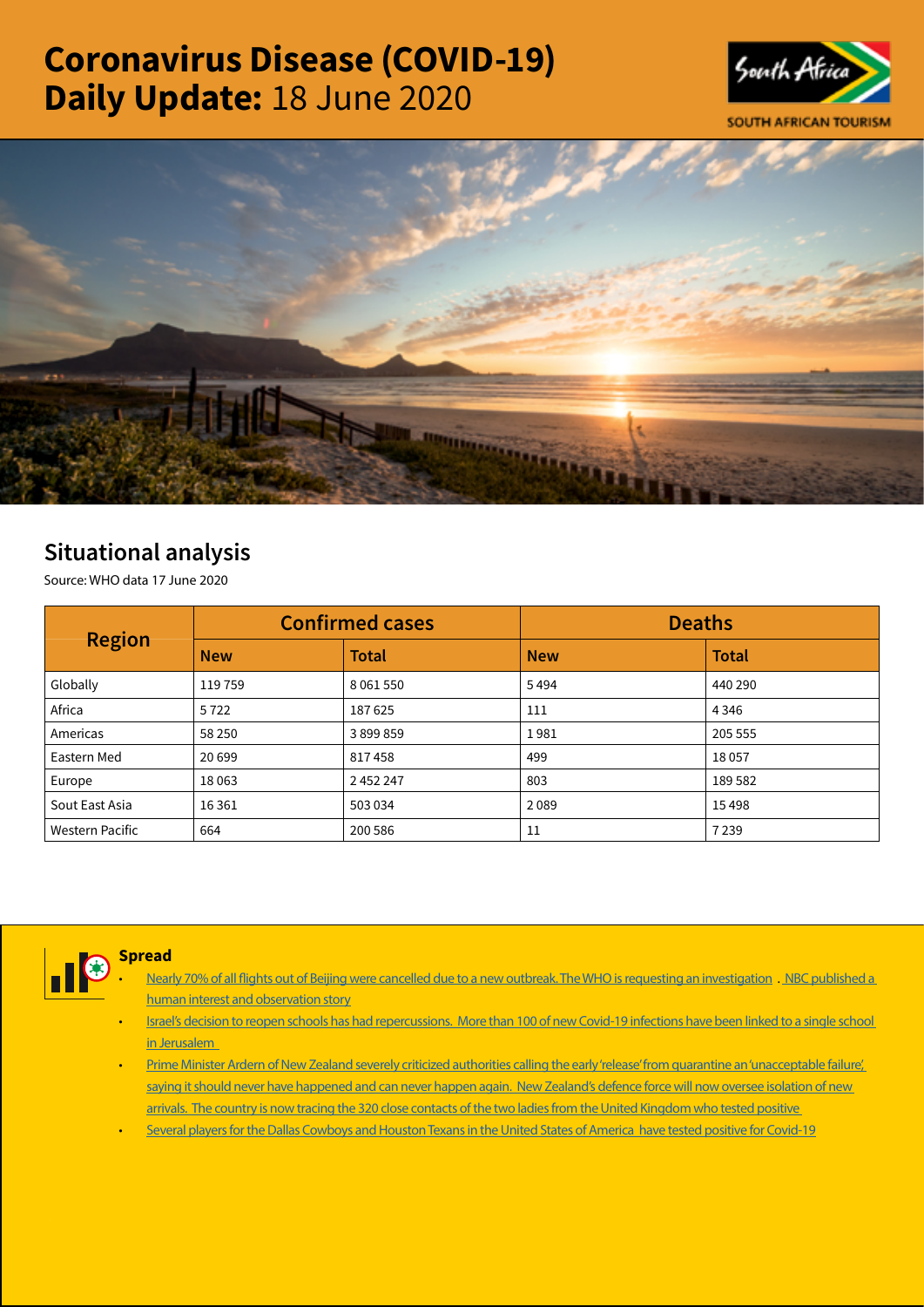# South Africa:



| <b>Date</b> | <b>Tests</b>  | <b>Negative</b> | <b>Positive</b> | <b>Deaths</b> | $\frac{9}{6}$ +/<br><b>Tests</b> | % test/Pop<br>(58780000) | <b>Fatality Rate</b><br>(Deaths/<br>Pos) | Recover-<br>ies <sup>1</sup> | <b>Recovery Rate</b><br>% (Rec/Pos) |
|-------------|---------------|-----------------|-----------------|---------------|----------------------------------|--------------------------|------------------------------------------|------------------------------|-------------------------------------|
| 11 June     | 1028399       | 969831          | 58 5 68         | 1 2 8 4       | 5,7                              | 1,75                     | 2,19                                     | 33 25 2                      | 57                                  |
| 12 June     | 1 060 425     | 998 498         | 61927           | 1 3 5 4       | 5,84                             | 1,8                      | 2,19                                     | 35 008                       | 57                                  |
| 13 June     | 1 087 887     | 1022151         | 65736           | 1423          | 6,04                             | 1,85                     | 2,16                                     | 36850                        | 56                                  |
| 14 June     | 1 1 2 1 9 5 8 | 1051920         | 70 038          | 1480          | 6,24                             | 1,91                     | 2,11                                     | 38 351                       | 55                                  |
| 15 June     | 1 148 933     | 1075400         | 73 533          | 1568          | 6,4                              | 1,95                     | 2,13                                     | 39867                        | 54                                  |
| 16 June     | 1 172 513     | 1096179         | 76 334          | 1625          | 6,51                             | 1,99                     | 2,13                                     | 42 063                       | 55                                  |
| 17 June     | 1 200 7 36    | 1 1 2 0 3 2 4   | 80412           | 1674          | 6,7                              | 2,04                     | 2,08                                     | 44 3 31                      | 55                                  |

Visit: [www.sacoronavirus.co.za](http://www.sacoronavirus.co.za) for the latest updates. SA Tourism will make updates available on [www.southafrica.net.](http://www.southafrica.net)

#### SOUTH AFRICA NEWS

## TOURISM RELATED ARTICLES

- [Ramaphosa says restaurants, hair salons, casinos and movie theatres to reopen President Cyril Ramaphosa announced the](https://www.timeslive.co.za/news/south-africa/2020-06-17-ramaphosa-says-restaurants-hair-salons-casinos-and-movie-theatres-to-re-open/)  [easing of restrictions on things such as restaurants for sit-down meals, accredited and licensed accommodation, conferences](https://www.timeslive.co.za/news/south-africa/2020-06-17-ramaphosa-says-restaurants-hair-salons-casinos-and-movie-theatres-to-re-open/)  [and meetings for business purposes, cinemas and theatres. The commencement date of these eased restrictions is yet to be](https://www.timeslive.co.za/news/south-africa/2020-06-17-ramaphosa-says-restaurants-hair-salons-casinos-and-movie-theatres-to-re-open/)  [announced](https://www.timeslive.co.za/news/south-africa/2020-06-17-ramaphosa-says-restaurants-hair-salons-casinos-and-movie-theatres-to-re-open/)
- [IN FULL | Why cabinet decided to allow restaurants, casinos, hairdressers to open. Here is his unedited speech in full](https://www.timeslive.co.za/news/south-africa/2020-06-17-in-full-why-cabinet-decided-to-allow-restaurants-casinos-hairdressers-to-open/)
- [Hairdressers, restaurants and casinos to open but will consumers bite? Economists welcomed the move, but noted that](https://www.news24.com/fin24/economy/south-africa/hairdressers-restaurants-and-casinos-to-open-but-will-consumers-bite-20200617)  [consumers may be wary of embracing the change - meaning demand may be muted](https://www.news24.com/fin24/economy/south-africa/hairdressers-restaurants-and-casinos-to-open-but-will-consumers-bite-20200617)
- Level 3 changes: We can eat in restaurants under these conditions Great news for foodies: Restaurants will be allowed to offer [sit-in services during an advanced Level 3 of lockdown, but there are strict rules to follow](https://www.thesouthafrican.com/news/advanced-level-3-changes-new-rules-restaurants-when-open-sit-in/)
- [PETER BRUCE: No way can this SAA rescue plan work The ghost of the national carrier is being kept alive by ANC policy](https://www.businesslive.co.za/bd/opinion/columnists/2020-06-17-peter-bruce-no-way-can-this-saa-rescue-plan-work/)
- SAA and the quest for home: a farce, wrapped in a fiasco, inside a debacle A visit to London coincided with the shutdown of [Planet Earth, and a two-week stay became three months. Then the recently bankrupted, controversy-ridden national carrier](https://www.businesslive.co.za/bd/opinion/columnists/2020-06-17-peter-bruce-no-way-can-this-saa-rescue-plan-work/)  was given permission to conduct mercy flights to repatriate SA citizens – but it wasn't long before the airline's arrangements [and the promises of the SA department of international relations & co-operation began to unravel](https://www.businesslive.co.za/bd/opinion/columnists/2020-06-17-peter-bruce-no-way-can-this-saa-rescue-plan-work/)
- [How much SAA owes the banks and other creditors And which banks? Two in SA have exposure totalling R5.2bn](https://www.moneyweb.co.za/news/companies-and-deals/how-much-saa-owes-the-banks-and-other-creditors/)
- The new SAA: Here's the plan for its routes and how many staff will stay on
- [SA Express has seven interested investors The airline's provisional liquidation was extended to September to allow for a better](https://www.moneyweb.co.za/news/companies-and-deals/sa-express-has-seven-interested-investors/)  [outcome.](https://www.moneyweb.co.za/news/companies-and-deals/sa-express-has-seven-interested-investors/)
- Phased reopening of tourism begins

#### GENERAL COVID-19 RELATED ARTICLES

- [Covid-19 deaths could overtake those of SA's 3 biggest killers Projection models suggest the death toll in South Africa will be](https://citizen.co.za/premium/2304436/covid-19-deaths-could-overtake-those-of-sas-3-biggest-killers/)  [33,000 in October, not far off the murder and car accident rate of fatalities](https://citizen.co.za/premium/2304436/covid-19-deaths-could-overtake-those-of-sas-3-biggest-killers/)
- [Dexamethasone to 'improve' SA's management of Covid-19: Ramaphosa 'Breakthrough' drug is easily accessible as it is](https://www.timeslive.co.za/politics/2020-06-17-dexamethasone-to-improve-sas-management-of-covid-19-ramaphosa/)  [manufactured in the country](https://www.timeslive.co.za/politics/2020-06-17-dexamethasone-to-improve-sas-management-of-covid-19-ramaphosa/)
- [Aspen's shares summit to highest level since 2018 On positive Covid-19 drug trial](https://www.moneyweb.co.za/news/companies-and-deals/aspens-shares-summit-to-highest-level-since-2018/)
- [What you need to know about dexamethasone, the 'life-saving Covid-19 drug'](https://www.timeslive.co.za/news/south-africa/2020-06-17-what-you-need-to-know-about-dexamethasone-the-life-saving-covid-19-drug/)
- [OPINION | SA's Covid plan has become a deadly free-for-all Government's early-lockdown precision has vanished, as it appears](https://select.timeslive.co.za/ideas/2020-06-18-opinion-sas-covid-plan-has-become-a-deadly-free-for-all/)  [to have abandoned its responsibility to lead](https://select.timeslive.co.za/ideas/2020-06-18-opinion-sas-covid-plan-has-become-a-deadly-free-for-all/)
- [Entrepreneurs still waiting for debt relief While holding their breath for payments, or even just a response, they should double](https://www.moneyweb.co.za/mybusiness/entrepreneurs-still-waiting-for-debt-relief/)[check that they meet the qualifying criteria](https://www.moneyweb.co.za/mybusiness/entrepreneurs-still-waiting-for-debt-relief/)